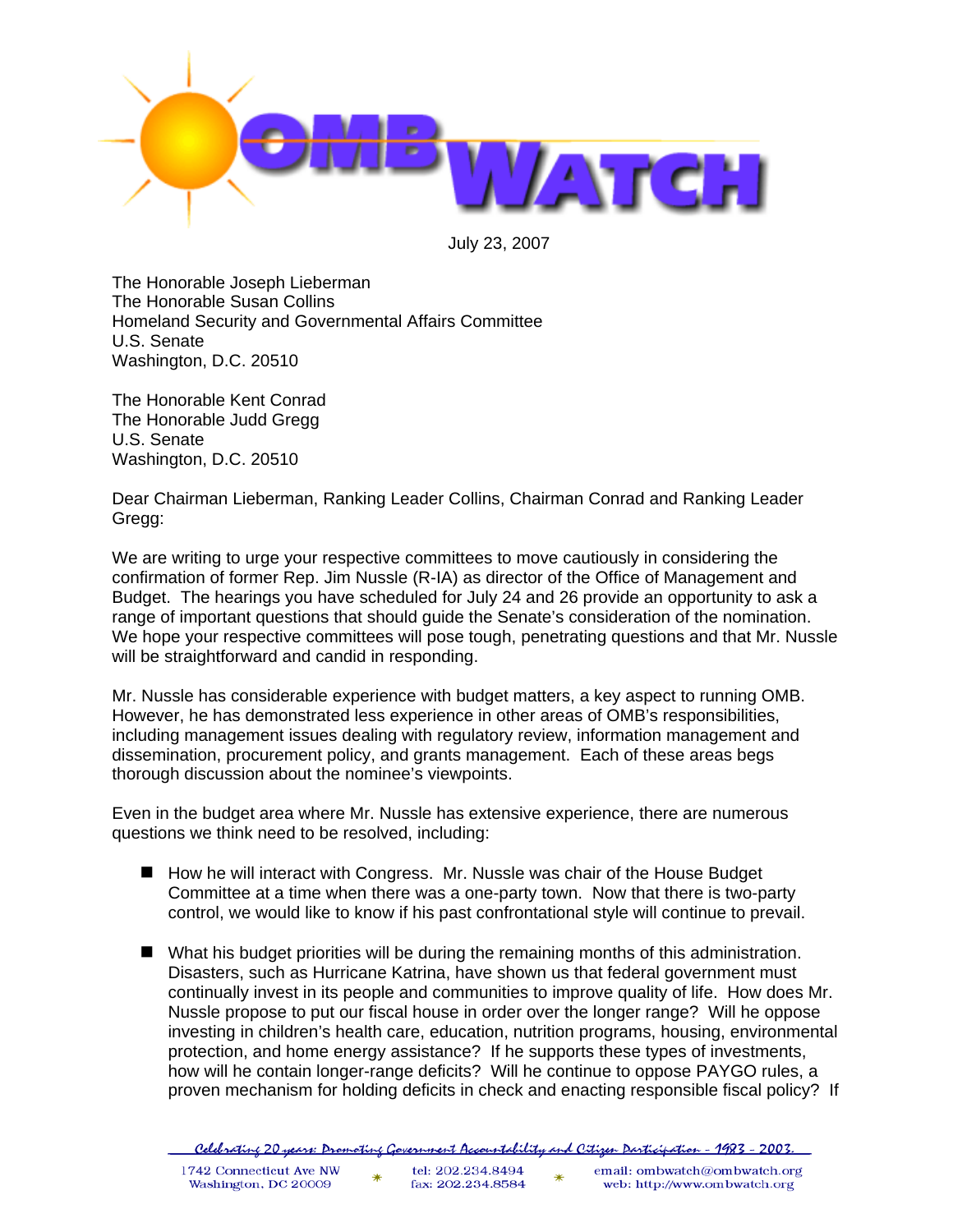Consideration of Jim Nussle's Confirmation July 23, 2007 Page 2 of 3

> he does, what ideas does he have to pay for the policies – both mandatory spending and tax cuts – the president seeks to enact?

 $\blacksquare$  How he will strengthen accountability of the budget process. OMB has recently begun tracking earmarks in the appropriations process. Will that be expanded to cover earmarks originating from either Congress or through the contracting process within the purview of the executive branch? Why shouldn't existing contractors disclose their lobbying activities when they are seeking more money for themselves? Will the website be made searchable? On another matter, OMB is responsible for implementing the Federal Funding Accountability and Transparency Act (commonly called the Coburn-Obama law) which requires OMB to implement a searchable website of nearly all government spending by January 1, 2008. To what extent will Mr. Nussle forcefully implement the law? And what ideas does he have for expanding it? For example, when it comes to procurement, the website should include the actual contract, or at least an accurate summary of the contract. There should be information about whether government contractors are complying with federal laws and regulations to ensure that government is not doing business with scofflaws.

We also have concerns about the management side of OMB. Mr. Nussle will be inheriting a new regulatory review executive order, Executive Order 13422, that President Bush signed in January. The executive order, which takes effect on July 24, the date of Mr. Nussle's first confirmation hearing, is highly controversial. It expands the power of agency Regulatory Policy Officers and requires that these RPOs be presidential appointees. The E.O. states that "no rulemaking shall commence" without approval from the RPO, putting these political appointees in a position of unquestioned power.

We hope your committees will question Mr. Nussle about the implementation of this E.O. and urge him to recommend revision of the E.O. If RPOs must be presidential appointees with such enormous power, then the Senate should confirm individuals holding these positions. Additionally, much greater transparency is needed to understand how the actions of the RPOs affect the rulemaking process. Will Mr. Nussle support these types of changes?

We hope Mr. Nussle's will also identify his top priorities in implementing OMB's regulatory review responsibilities.

As director of OMB, Mr. Nussle would have the opportunity to strengthen government transparency by encouraging agencies to make information it collects publicly accessible through the web and other means. How will Mr. Nussle enforce existing policies that call for agency dissemination of government information? And will he provide greater disclosure of OMB's role during "pre-rulemaking" stages where the agency has powerful, but undocumented, sway over agency decision-making?

The director of OMB has significant powers to oversee executive branch operations, from budget to regulation to transparency to management. Too often OMB functions like the Wizard of Oz, all-powerful but hidden behind a curtain.

We hope your two committees will shed sunlight on OMB's powers and Mr. Nussle's views on how he will exercise those powers. The public has a right to know about Mr. Nussle's views before the Senate considers confirmation rather than after.